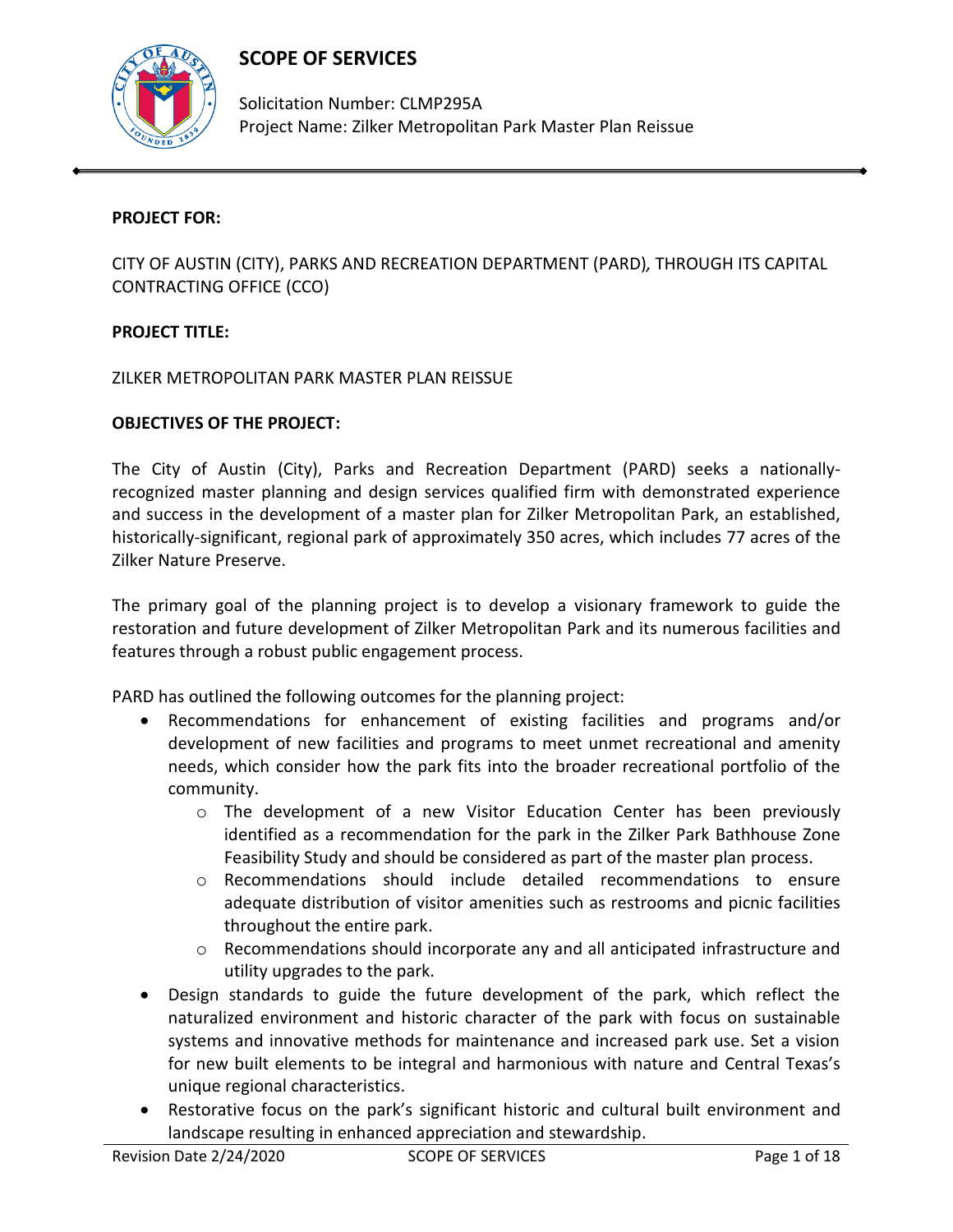- Restorative focus on the ecological and environmental features of the park and associated watersheds resulting in a more sustainable and resilient landscape. Watersheds include Lady Bird Lake, Barton Creek, Eanes Creek and associated tributaries. Recommendations should reflect PARD's desire to balance recreational opportunities with ecological and environmental constraints such as impervious cover restrictions and floodplain regulations.
- Recommendations for how principles of universal design can be applied to existing and planned park development to make the park accessible to all people.
- An interpretive plan that includes detailed recommendations for a comprehensive wayfinding and an interpretive system of signage, providing opportunities to effectively orient, engage, and educate visitors through a variety of innovative means.
- A comprehensive transportation, circulation, and parking plan that reflects a holistic and forward-thinking approach to the movement and management of multi-modes of transportation including pedestrian, bike, electric scooters, vehicles, and public transit within the park as well as to the park. Planning process will reflect a highly collaborative and closely coordinated process with Austin Transportation Department (ATD) to ensure alignment with the Austin Strategic Mobility Plan. Final plan will:
	- o Provide detailed recommendations to ensure "complete streets" with multimodal improvements and safer intersections for all right-of-way and park roads that enter or intersect with the park including Barton Springs Road, Andrew Zilker Road, Columbus Drive, William Barton Drive, Lou Neff Road, Stratford Drive, Azie Morton Road, Rollingwood Drive, Nature Center Drive, and Arnulfo Alonzo Drive (also known as Zilker Clubhouse Road).
	- $\circ$  Provide detailed recommendations for the improvement and enhancement of major bike routes through the park.
	- $\circ$  Consider planned improvements to the vehicular bridge crossing of Barton Springs Road over Barton Creek, which is anticipated to add additional multimodal access or accommodation.
	- o Consider anticipated expansion of Mopac Expressway and resulting impacts to and opportunities for existing roadways and parking areas.
	- $\circ$  Provide detailed recommendations for internal park circulation strategies.
	- $\circ$  Provide detailed recommendations for the enhancement and expansion of the park's trail systems.
	- $\circ$  Provide strategies to phase out and/or redesign, ultimately reducing environmental impact of existing parking.
- Consider and align, where possible, with individual park and facility plans of Zilker Metropolitan Park that have previously been developed, system-wide plans such as the recently adopted PARD Long Range Plan and the Austin Strategic Mobility Plan, as well as recommendations from relevant council resolutions and/or task force reports.
- A business and management plan that guides financial, revenue generating, partnership, and operational strategies to support future development and financial sustainability of the park. The business and management plan is integral in the development of an overall vision for the park and will consider current programming and business plans of the park's individual amenities in developing an overall business approach for the entire Zilker Park. The analysis should also look at increasing revenue opportunities while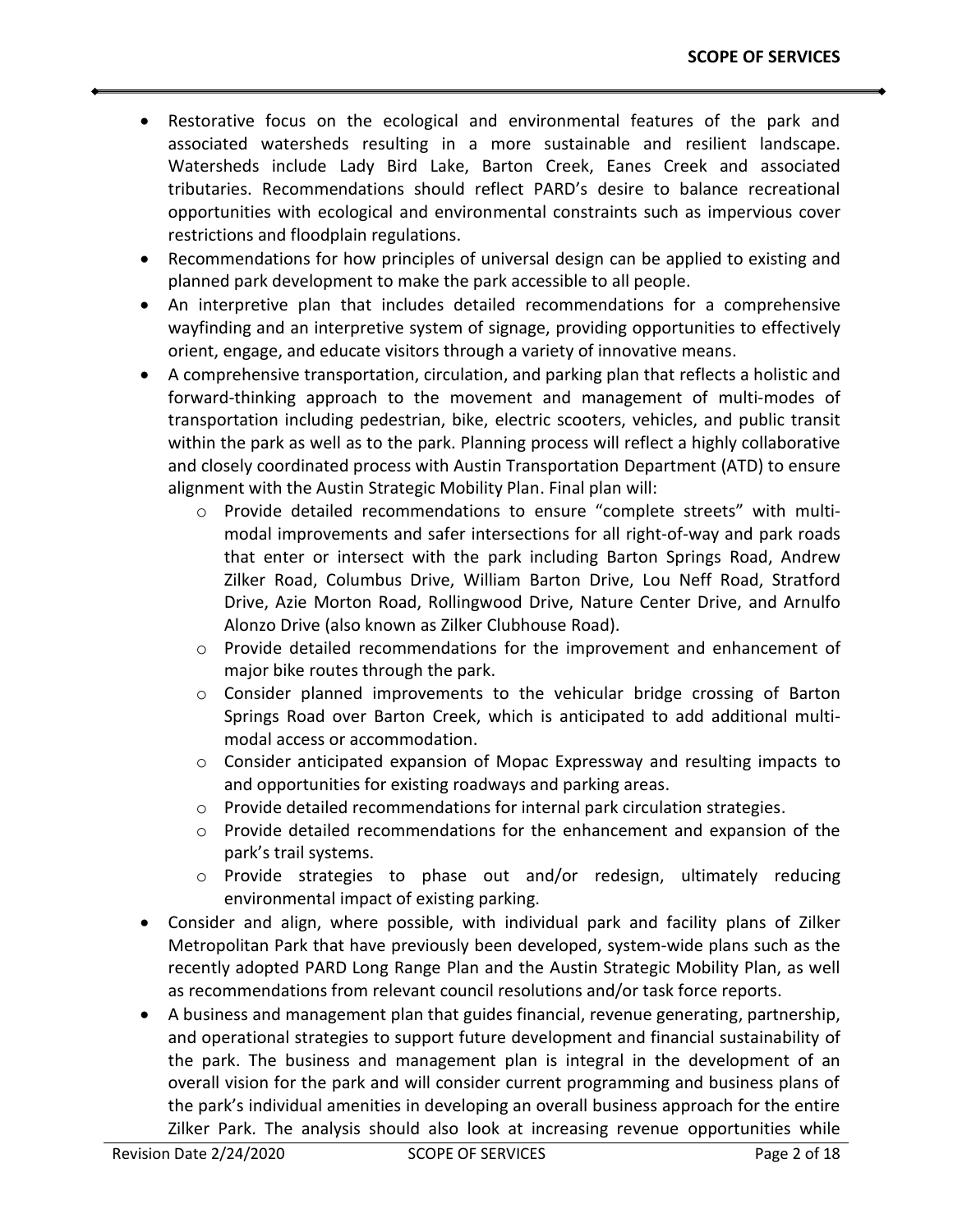enhancing the recreational experience in the park. The business and management plan will include detailed financing and partnership strategies and should be developed in parallel with, as well as strategically aligned and integrated with, the programming plan for the park.

- A transparent and well-documented community engagement process, which engages the city as a whole, but also seeks and considers the input of interested persons and parties with direct involvement in park and/or parties that are impacted by the park. The engagement process shall include guiding values and vision and features a clear and iterative presentation of alternatives and the decision-making process associated with the final plan.
- An implementation plan that shall include strategies and sources for financing projects and/or phases, phasing plan, potential partners, and cost estimates for the plan.

The successful respondent team shall:

- Demonstrate experience and success with urban, waterfront park planning at a scope and scale comparable to this project.
- Demonstrate experience in the development and execution of robust community engagement processes for established regional parks with multiple stakeholder groups.
- Demonstrate a strong portfolio in the development of support facilities with environmental design solutions for visitor orientation and education; outdoor sports, adventure and water-based recreation; trail systems; special event and festival venues; as well as well as off leash dog areas.
- Demonstrate experience with addressing the needs of highly attended facilities located within the park, such as a botanical garden and a nature center as part of the overall master plan.
- Demonstrate experience in addressing park development in highly sensitive environmental and watershed areas with constraints such as impervious cover limitations and floodplain regulations.
- Demonstrate experience and knowledge of City of Austin codes, regulations, and permitting procedures.
- Demonstrate experience in historic preservation and cultural landscape approaches to park development.
- Have a strong portfolio in market analysis, partnership and management strategies for revenue generating facilities, demand projections, facility recommendations and financial analysis.

The Master Plan that results from this effort shall be used as a roadmap for the future of the park over the long term as well as a robust programming, business operations and management model that facilitates execution of early phases in the near term. The master plan will also be used as a promotional tool to generate public interest, support and funding for future parkland development and partnerships. The selected firm must demonstrate the ability to produce high quality illustrative media in a variety of forms that effectively convey the content and spirit of the design.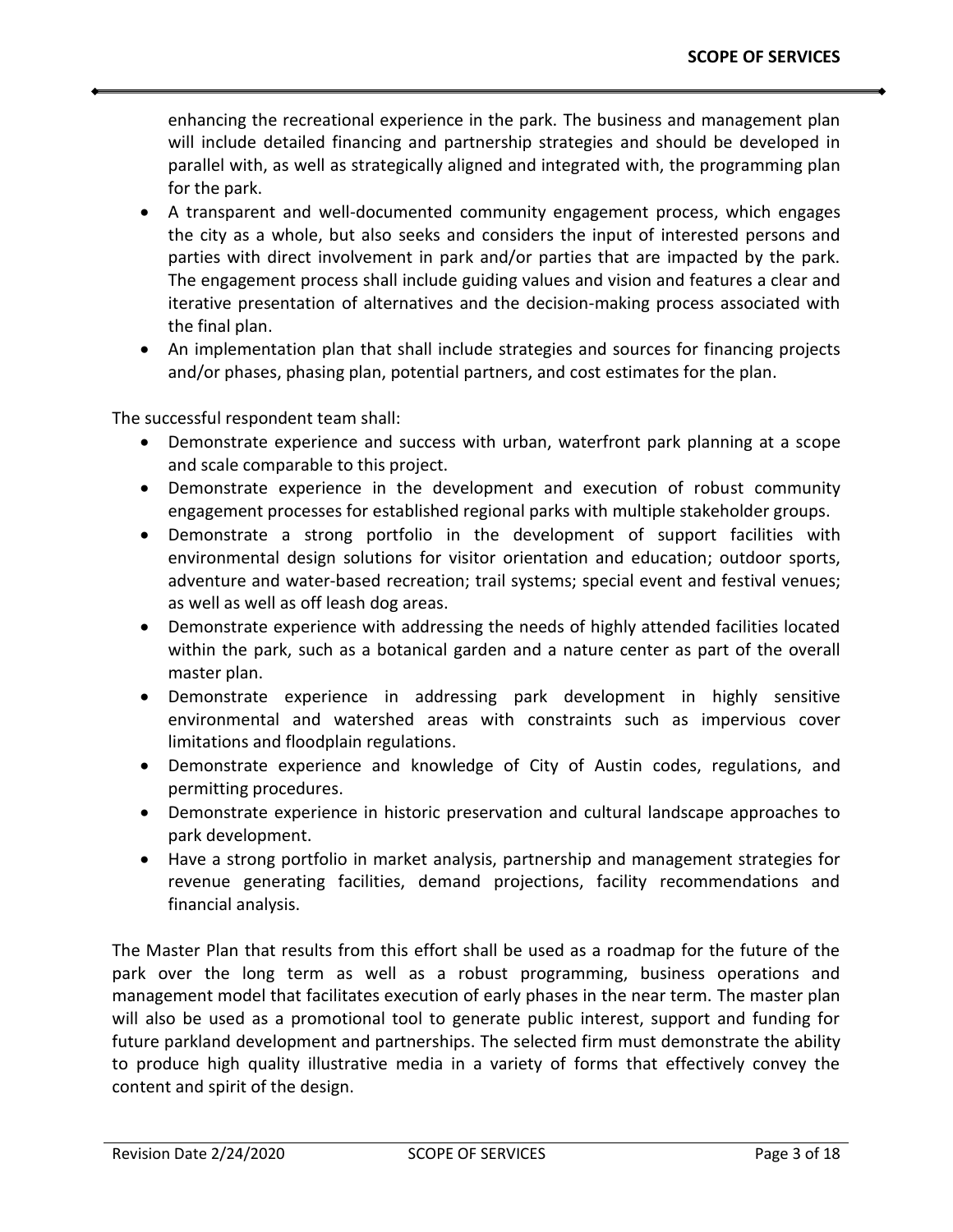#### **BACKGROUND:**

Zilker Metropolitan Park, located 2100 Barton Springs Road, is Austin's oldest metropolitan park and is named after Andrew Jackson Zilker who donated parcels of land to the city starting in 1917. The park is sited at the juncture of Barton Creek and the Lady Bird Lake and comprises more than 350 acres of publicly owned land. A major era of park development took place in the 1930s through New Deal programs such as the Civil Works Administration and Civilian Conservation Corps. Zilker Metropolitan Park was listed to the National Register of Historic Places in 1997, and the park includes many resources of historical, architectural, and archeological significance.

Today, the park serves as a hub for many recreational activities and includes major facilities and amenities including, but not limited to, Barton Springs Pool, Zilker Botanical Garden, Austin Nature and Science Center, Zilker Clubhouse, Girl Scout Lodge, Sunshine Camp, Zilker Hillside Theater, Zilker Caretaker Lodge, Umlauf Sculpture Gardens, and McBeth Recreation Center, the Butler Hike and Bike Trail and Barton Creek Trail. The park is home to large-scale events such as the Austin City Limits Music Festival, the Trail of Lights, and Zilker Park Kite Festival.

#### **ANTICIPATED SERVICES:**

The project requires that the selected firm have experience in the planning, design, and programming of sustainable park facilities on environmentally sensitive landscapes, with a strong emphasis in community-based facilitation. The subject area of this master plan includes primarily areas already developed and programmed for active and passive park and recreational uses. The following are examples of consultant services that will be required, but are not limited to:

#### **1. Strategic Kick-Off and Project Initiation**

- 1.1 Create a Work Plan that identifies the following project areas at a minimum:
	- 1.1.1 Organization of the selected firm's project team
	- 1.1.2 Meeting schedule
	- 1.1.3 Outline/list of tasks
	- 1.1.4 Timeline for deliverables
	- 1.1.5 Community Engagement Plan
	- 1.1.6 Other required actions for the completion of the master plan
- 1.2 Selected firm's senior project management staff and subconsultants will conduct a kickoff meeting with PARD project management and other key PARD staff. The purpose of the meeting will be to review PARD's goals for the planning effort, background and history of the effort, the transfer of all available information that may guide the planning effort, the proposed project schedule and key milestones, and proposed public involvement efforts. An outline summary of the meeting and key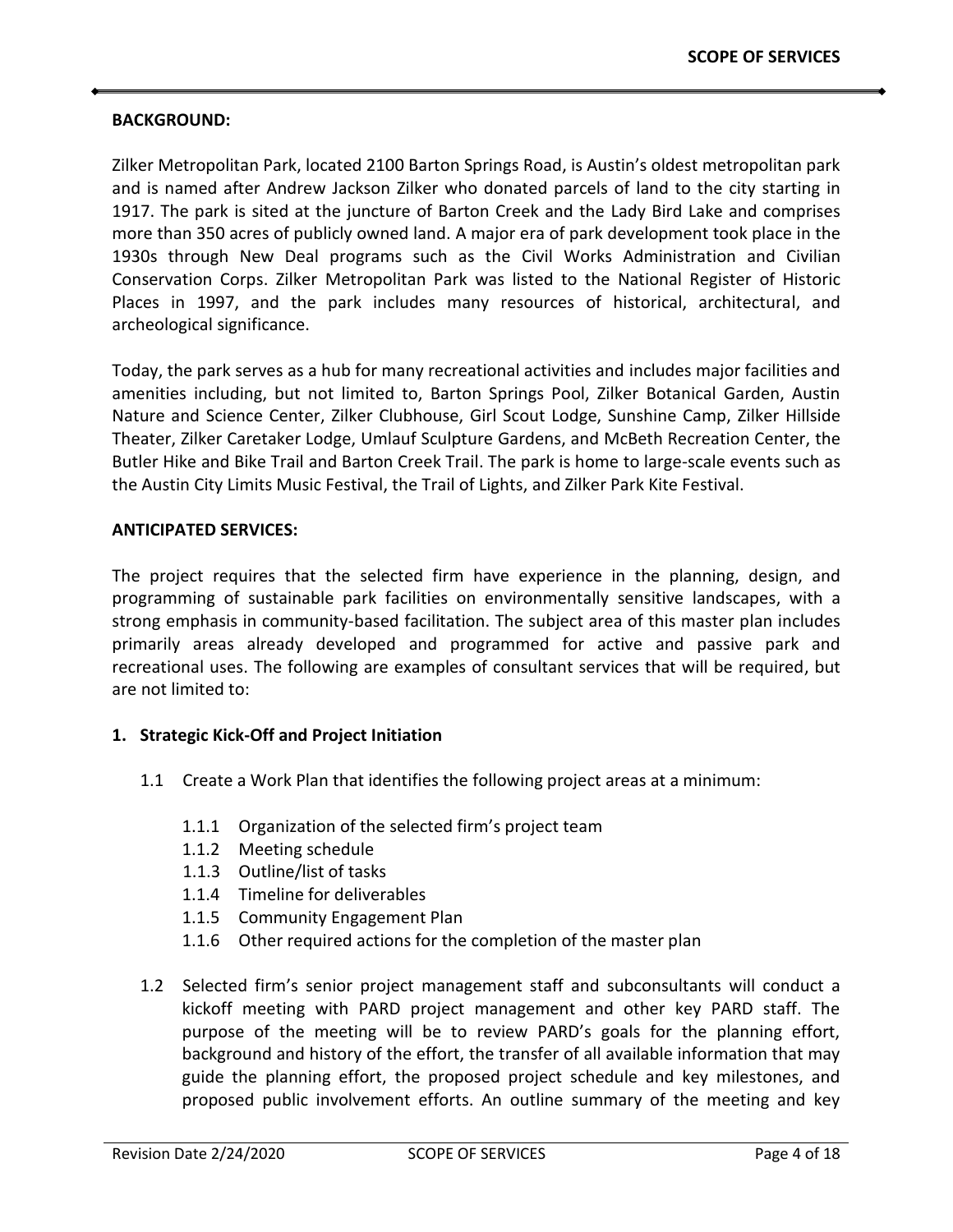decisions or direction provided will be maintained by Consultant and provided to PARD for review and comment.

If necessary, the selected firm and PARD project management staff will meet with the PARD Director immediately following the kickoff meeting to ensure that PARD's goals, relevant fiscal policies and direction, and key needs and expectations for the planning effort are communicated.

- 1.3 Engage, inform, and rely upon the City identified Technical Advisory Group (TAG) composed of representatives from city departments. These members will assure that Zilker Metropolitan Park's and their respective departments' goals, policies, plans, and constraints are understood and considered during the planning process by the selected firm. The selected firm shall conduct the TAG meetings after every public meeting.
- 1.4 Provide bi-weekly progress reports to the City Project Manager (PM) cumulatively detailing work completed.

## **2. Site and Contextual Analysis and Data Collection**

- 2.1 Compile and analyze various reports that affect the project study area, including but not limited to adjacent public land and right-of-way. Report examples include, but are not limited to:
	- 2.1.1 2019 Zilker Park Working Group Report
	- 2.1.2 Zilker Park Bathhouse Zone Feasibility Study
	- 2.1.3 Barton Springs Master Plan
	- 2.1.4 Zilker Botanical Garden Master Plan
	- 2.1.5 Zilker Park National Register Historic District nomination (to be updated in 2020)
	- 2.1.6 Zilker Park Cultural Landscape Report
	- 2.1.7 Natural Resources Assessment (in development in partnership with Barton Springs Conservancy; expected completion 2020)
	- 2.1.8 Butler Trail Urban Forestry and Ecological Restoration Guidelines
	- 2.1.9 Environmental Site Assessment Phase I
	- 2.1.10 Parkland Events Task Force Final Report and Recommendations
	- 2.1.11 PARD's Long Range Plan for Land Facilities and Programs
	- 2.1.12 2015 Parks and Recreation Department Public Facility American with Disabilities Act (ADA) Self-Assessment Survey
	- 2.1.13 Austin Strategic Mobility Plan
	- 2.1.14 City planning documents, policies, ordinances, neighborhood plans, master plans, CIP plans, GIS maps and data, emerging projects, and environmental studies.
- 2.2 Provide a draft Site Analysis and Existing Conditions Report that addresses existing conditions, opportunities and challenges of the site, programming analysis, and a Site Analysis Map to the City's PM prior to conducting a TAG meeting where the draft report will be presented. The TAG and City PM will provide comments to the selected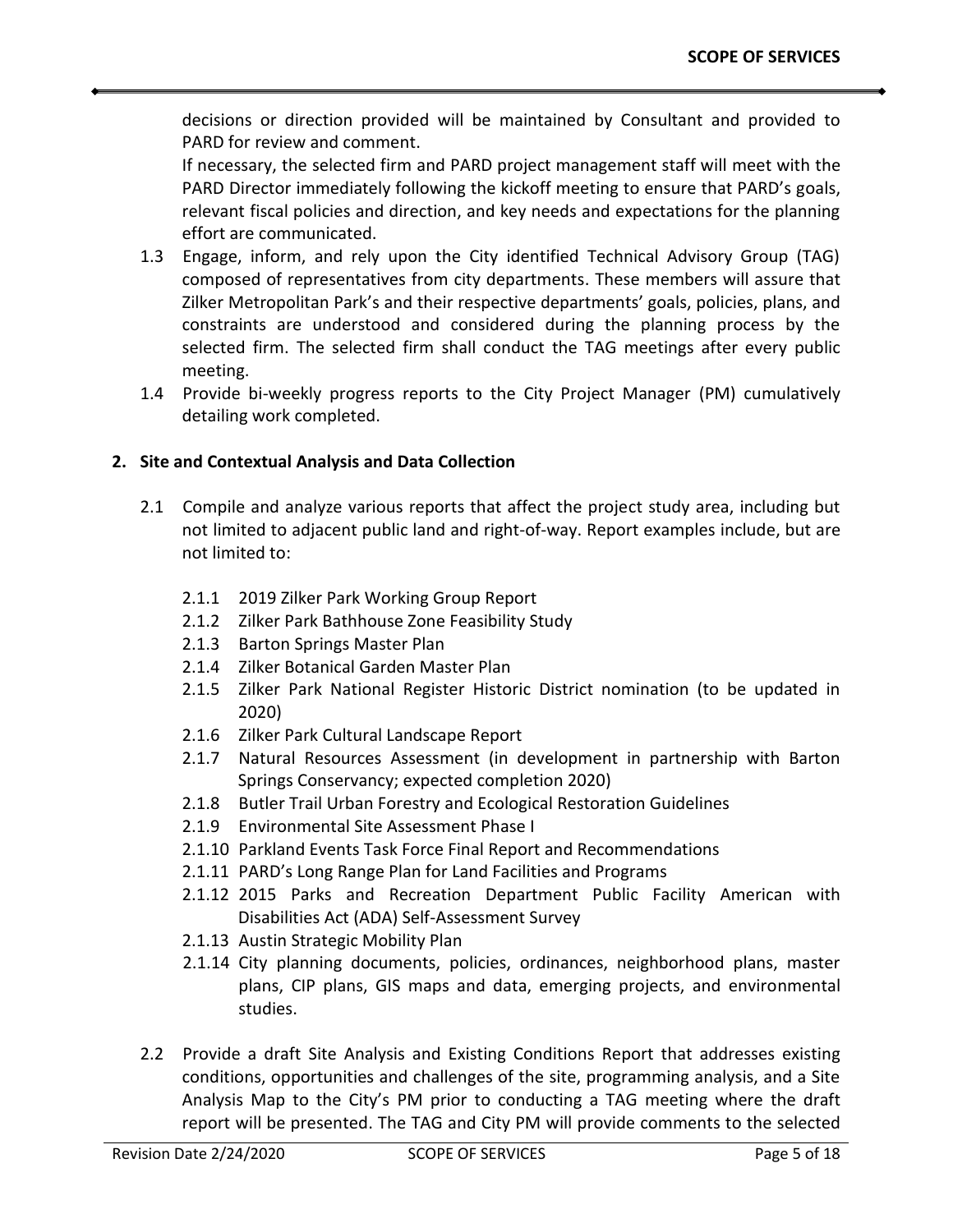firm prior to the report being finalized. The Site Analysis and Existing Conditions Report will include:

- 2.2.1 Site Conditions: Conduct site reconnaissance and develop a site analysis map to a level that will support a sound master planning process. The site analysis map shall record existing conditions, key features, opportunities, and environmental constraints of the site based on visual observation and analysis of information obtained.
- 2.2.2 Existing Facilities: Reviewing programming, improvement plans and business plans for existing amenities including Barton Springs Bathhouse and Pool, Zilker Botanical Garden, Austin Nature and Science Center, Zilker Clubhouse, Girl Scout Lodge, Sunshine Camp, Zilker Hillside Theater, Zilker Caretaker Lodge, Umlauf Sculpture Gardens, and McBeth Recreation Center, the Butler Hike and Bike Trail and Barton Creek Trail.
- 2.2.3 Existing events at the park: Review programming, City contracts, calendar etc. for park programming including Austin City Limits Festival, Trail of Lights.
- 2.2.4 Existing and anticipated concessions: Review programming, City contracts, calendar etc. for park concessions including Zilker Zephyr; Canoe Rental etc.
- 2.2.5 Maintenance Facilities: Conduct staff interviews to understand current and desired use of facilities for maintenance.
- 2.2.6 Provide information on comparative parks in Austin and other cities to benchmark this project in terms of existing and potential visitor numbers, programs, operations and maintenance budget and structure, parking and traffic mitigation, funding sources, and possible revenue generation.
- 2.2.7 Conduct a review and analysis of existing transportation systems, including roadways, public transit, trails, and parking, with an emphasis on the effects on circulation and parking from existing and proposed uses throughout Zilker Park.
- 2.2.8 Conduct a review of the ecological and cultural/historic resources that are present in the park.
- 2.3 Present the Site Analysis and Existing Conditions Report of the park to the City PM. The selected firm is expected to work with PARD staff and the City's Technical Advisory Group (TAG) and the Working Group of the Parks and Recreation Board to develop guiding principles to be included into the report.
- 2.4 Board/Commission/Council Meetings:
	- 2.4.1 Present the Site Analysis and Existing Conditions Report including Guiding Principles to the Environmental Commission and Urban Transportation Commission. The deliverable would be to ask the boards, commissions, and committees to provide feedback on the guiding principles in order to create a framework from which future recommendations could be based on.
	- 2.4.2 Present the Site Analysis and Existing Conditions Report and guiding principles including the feedback form the various boards and commissions mentioned in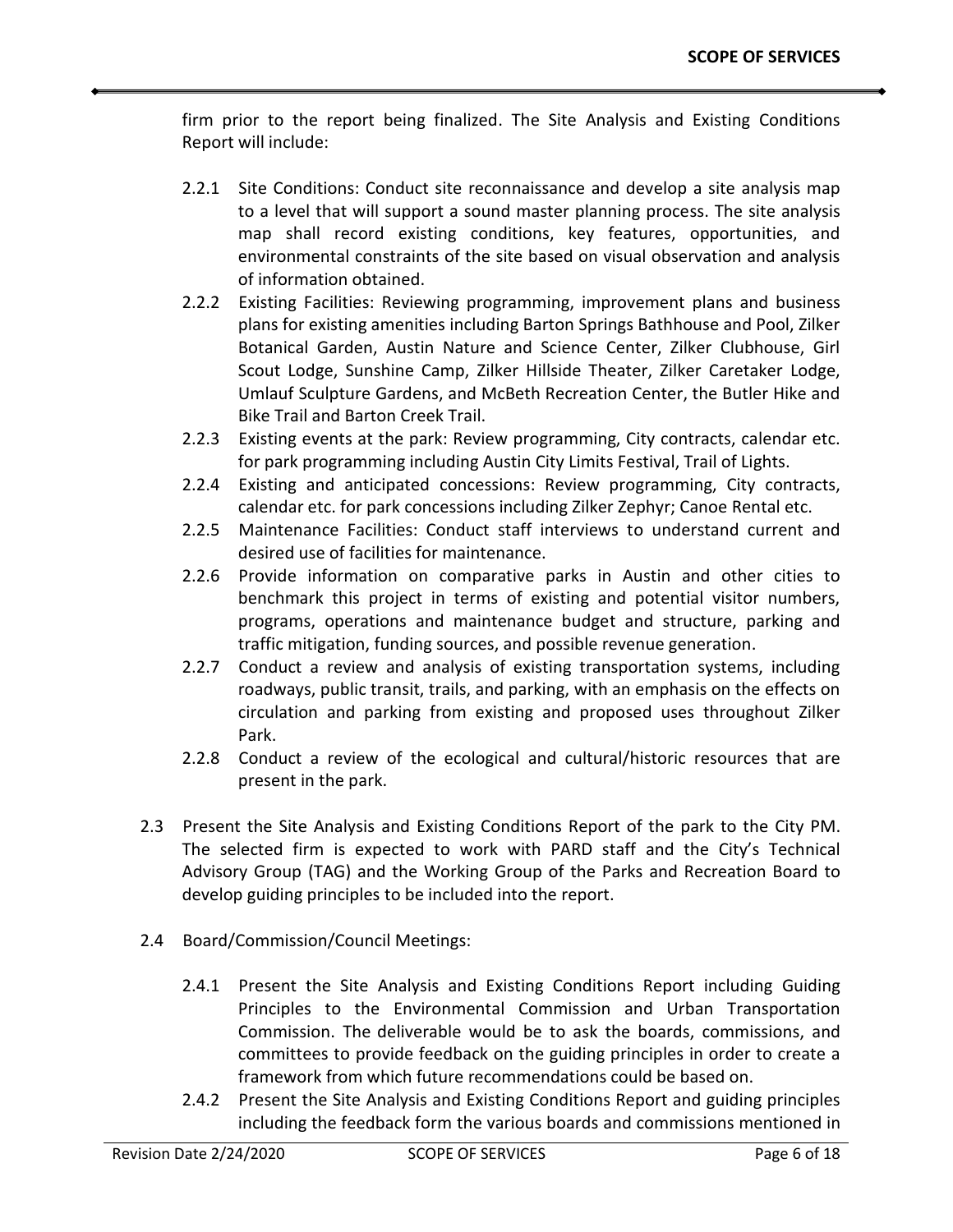2.4.1 to the City Manager and City Council for comment and possible further direction.

- 2.5 Community Wide Survey:
	- 2.5.1 The Site Analysis and Existing Conditions Report including the guiding principles will be used on a community wide survey to gather feedback on the goals and principles based on the Site Analysis and Existing Conditions Report.

#### **3. Project Meetings**

The selected firm shall organize, schedule, and reserve all project and public meetings:

- 3.1 Prepare the agenda, sign-in sheets, notifications, invitations, press releases, and the handout and presentation materials. PARD Communication and Engagement Unit will review all materials before being released to the public.
- 3.2 Prepare and maintain a contact list of meeting participants, stakeholders, and interested parties. Provide this list to PARD, who will maintain an overall stakeholder database for the project.
- 3.3 Administer, organize and present primary content of all meetings. PARD will provide introductory remarks and present meeting content as required.
- 3.4 Assist with any media attending a meeting.
- 3.5 Be responsible for the setup and cleanup of the meeting sites.
- 3.6 Provide any necessary video, audio, or other equipment, as needed. The selected firm shall ensure, and provide if necessary, that all meetings are equipped with standard A/V equipment such as screens and projectors.
- 3.7 Maintain written minutes of each meeting, which shall include a list of participants, and a meeting summary of each meeting to be posted on the project web page.
- 3.8 Translation and interpretation to Spanish and other languages, if requested by stakeholders, which are widely used languages for Austin residents with limited English proficiency.

## **4. Stakeholder/Public Participation**

- 4.1 Create a Public Outreach and Engagement Plan that facilitates effective and diverse outreach strategy within the greater Austin area, stakeholder/public participation, input collection and analysis, and presentation materials in collaboration with the City PM and PARD's Communications and Engagement Unit.
	- 4.1.1 The goals of engagement (measure of success) will be as follows:
		- 4.1.1.1 Education Engagement activities should result in key stakeholders being more informed about Zilker Metro Park, operations, and services, the Master Plan Update and process.
		- 4.1.1.2 Diverse stakeholder representation There should be representation of diverse groups of stakeholders including but not limited to Zilker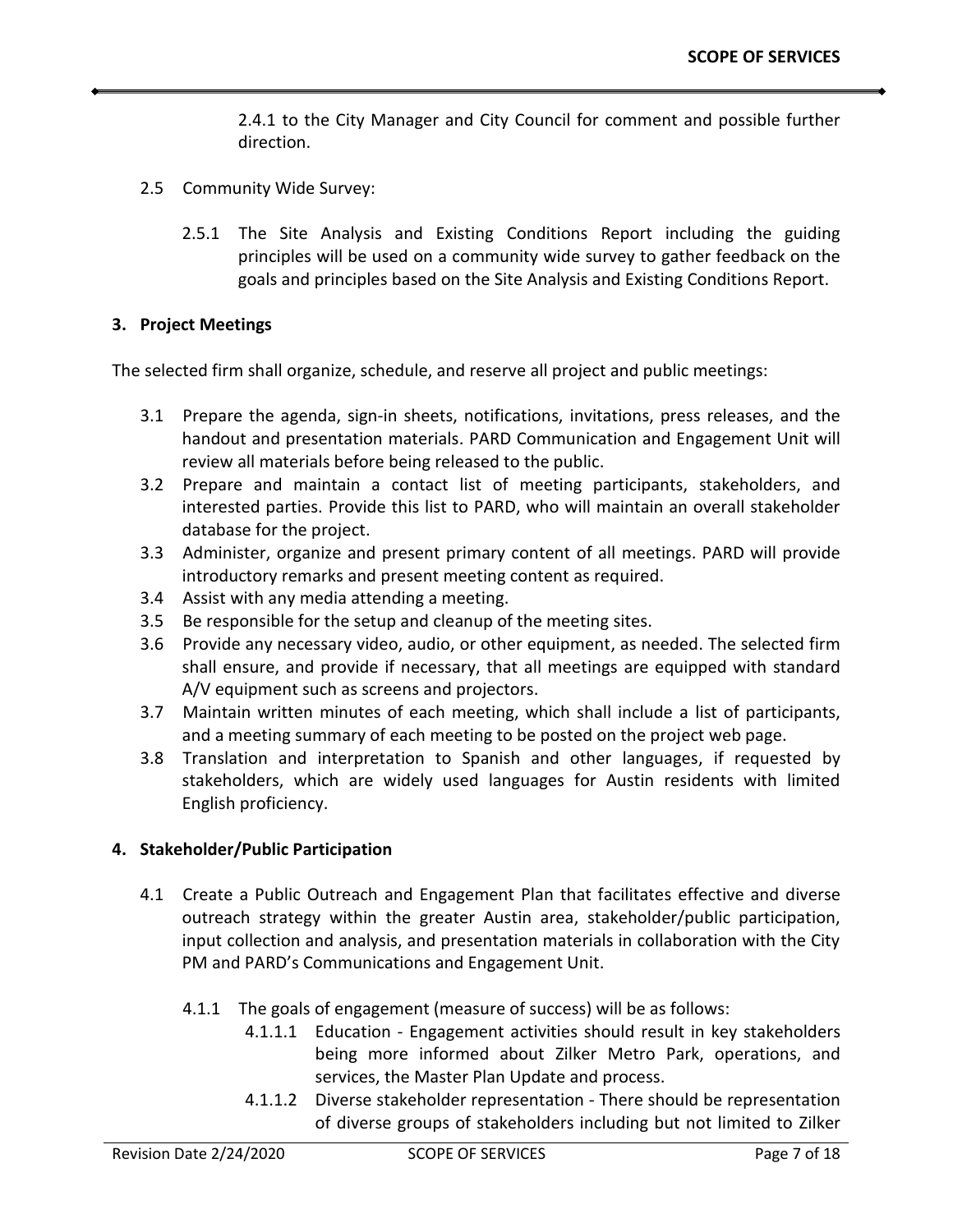Metro Park users, area residents, area businesses, groups and organizations that serve a similar population. Stakeholders should represent the demographics of Austin.

- 4.1.1.3 Consultation Engagement activities should be designed in a way that gather input from stakeholders to inform the plan. It should be clear how the input will help develop the plan.
- 4.2 Conduct a minimum of five (5) public meetings, 20 pop-ups (2 for each City Council District), and (15) small group meetings. Additional public meetings or small group meetings may be required based on final scope development or community feedback. A sample outline for public meetings is as follows, but will be proposed by the selected firm:
	- 4.2.1 Small Group and Public Meetings, Project Introduction and Information Gathering:
		- 4.2.1.1 Conduct small-scale, focused group meetings to garner detailed information regarding programming, infrastructure, transportation, neighborhood connectivity, environmental concerns, and any other relevant issues affecting the development of Zilker Metropolitan Park. Relevant focus groups may include, but are not limited to, neighborhood groups, current park vendors/contractors, Spanishspeaking park users, conservancy groups, families, particularly interest groups, other limited English proficient park users.
		- 4.2.1.2 Conduct a public meeting that introduces the Project, selected firm's project team, present the project approach, parameters, Council expectations, schedule, existing conditions, opportunities and challenges, Master Planning goals and guiding principles, and facilitate a community input exercise to gather the community's knowledge of, concerns about and desires for Zilker Metro Park. The selected firm shall close this meeting with information on the next steps.
		- 4.2.1.3 Meeting should have a live-streaming component allowing additional residents to access meeting in live time.
		- 4.2.1.4 Language interpretation of meetings shall be coordinated with PARD Communications and Engagement Unit.
		- 4.2.1.5 Prepare an ADA accessible summary report of the meeting to be posted on the project web page no later than five (5) business days after the meeting, conduct a work session after this meeting with the TAG/Working Group and City PM to develop a framework for preliminary design concepts that responds to the public input received. This work session shall take place after the debriefing with the City PM.
		- 4.2.1.6 Provide the public the opportunity to provide input on the content presented at the public meeting through the website. A video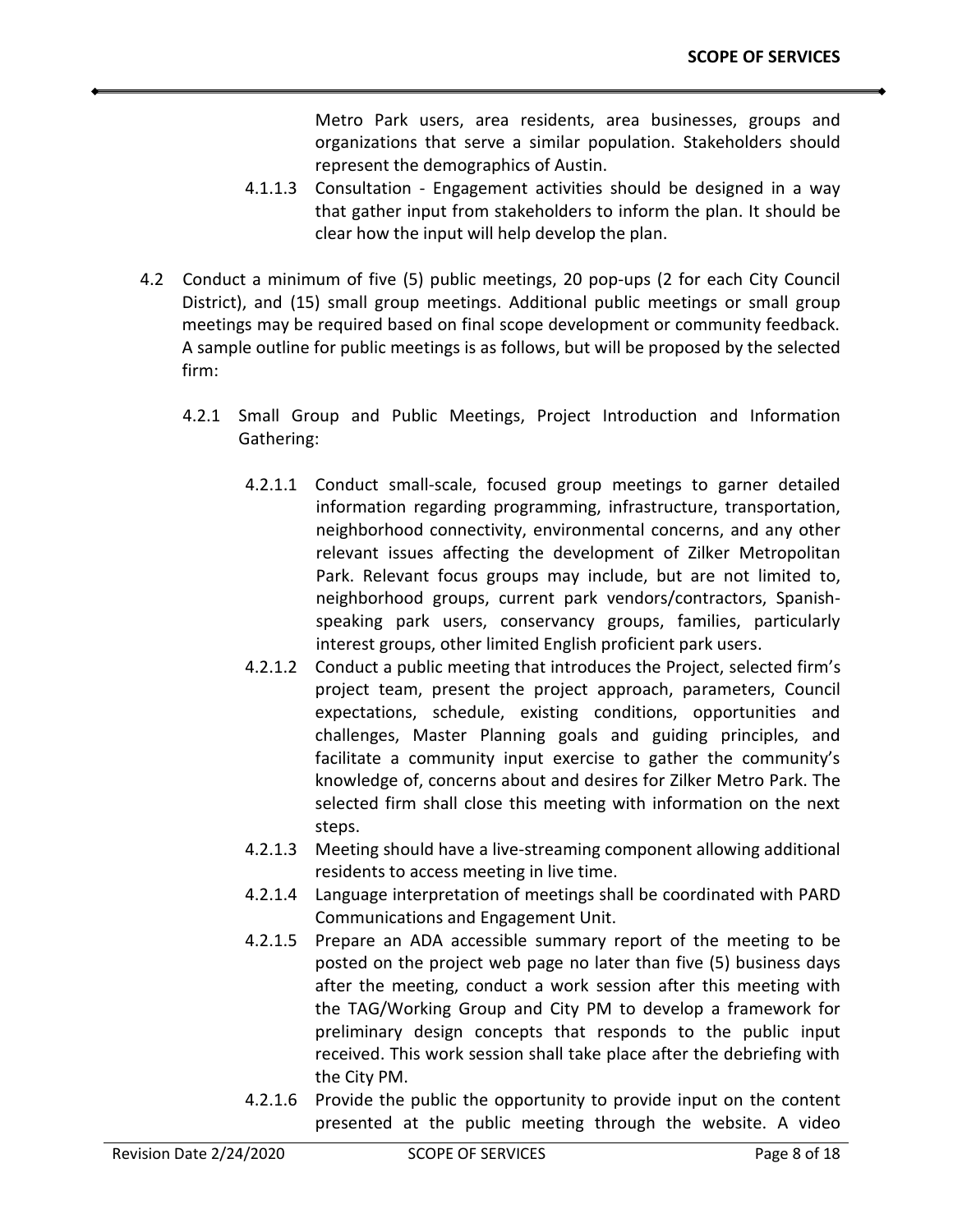recording of the meeting no later than five (5) business days after the meeting should be available on the website for the public to view and submit comments.

- 4.2.2 Public Meeting, Programming:
	- 4.2.2.1 Conduct a meeting to discuss proposed programming uses, operations and maintenance, park enhancements, traffic, circulation, parking, events, brownfields/environmental, etc. to solicit public feedback and generate alternate ideas for the park's future.
	- 4.2.2.2 Prepare a summary report of the meeting to be posted on the project web page no later than five (5) business days of the meeting and conduct a work session after this meeting with the TAG/Working Group and City staff to review all the public feedback received. This work session shall take place after the debriefing with the City PM.
	- 4.2.2.3 Provide the public the opportunity to provide input on the content presented at the public meeting through the website. A video recording of the meeting no later than five (5) business days of the meeting on the website for the public to view and send comments.
- 4.2.3 Public Meeting, Alternatives:
	- 4.2.3.1 Conduct a meeting to present the preliminary design concepts, with an emphasis on demonstrating how public input has influenced the concepts, and to solicit feedback, generate alternate ideas, etc. Prepare a summary report of the meeting to be posted on the project web page within 48 hours of the meeting and conduct a work session after this meeting with the TAG/Working Group and City staff to develop a framework for a rough draft of the master plan that responds to the public input received. This work session shall take place after the debriefing with the City PM.
	- 4.2.3.2 Provide the public the opportunity to provide input on the content presented at the public meeting through the website. A video recording of the meeting no later than five (5) business days of the meeting on the website for the public to view and send comments.
- 4.2.4 Public Meeting, Draft Plan:
	- 4.2.4.1 Conduct a meeting to present the draft master plan to the public. The meeting shall be designed to solicit feedback, generate alternate ideas, recommendations, and solutions to draft proposals. An emphasis shall be placed on soliciting feedback and generating alternate recommendations on proposals that are controversial or that lack consensus. A plan needs to be in place on how to report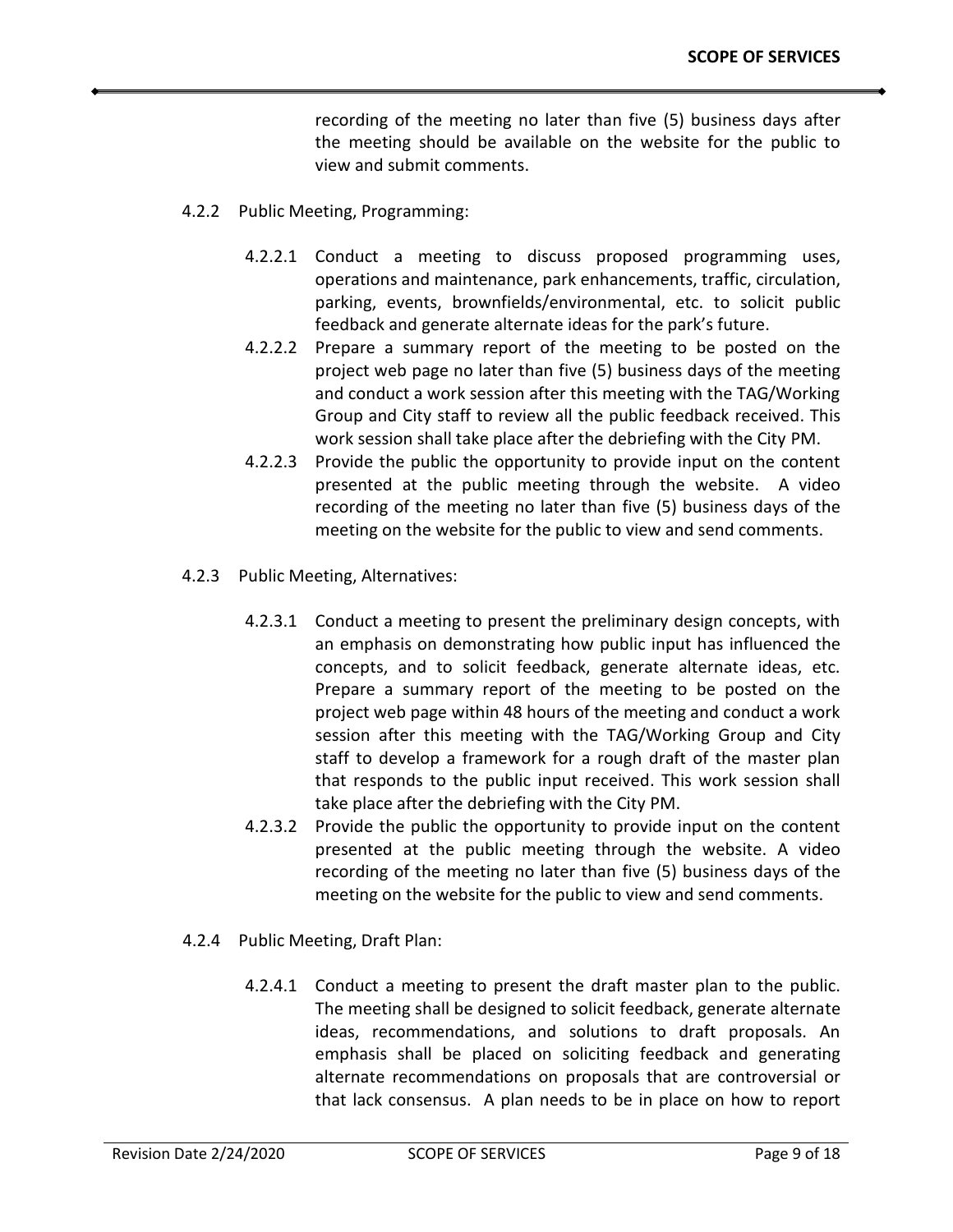back to the community on the final master plan after soliciting their input at meeting #4.

- 4.2.4.2 Prepare a summary report of the meeting to be posted on the project web page no later than five (5) business days of the meeting and conduct a work session after this meeting with the TAG/Working Group and City staff to finalize a draft master plan that responds to the public input received. This work session shall take place after the debriefing with the City PM.
- 4.2.4.3 Provide the public the opportunity to provide input on the content presented at the public meeting through the website. A video recording of the meeting no later than five (5) business days of the meeting on the website for the public to view and send comments.
- 4.2.4.4 Results from public meeting #4 should be posted on the project website for viewing and comment from the public for a minimum of 3 weeks.
- 4.3 Additional engagement and outreach:
	- 4.3.1 Online, use of Speak Up Austin (managed by the City of Austin), surveys, and social media.
	- 4.3.2 Intercept surveys-designed to quickly gain input from 'walk-up' facility users.
	- 4.3.3 Assist PARD with outreach through mainstream media and other relevant media including pop-up event meetings/gatherings.
- 4.4 Documentation of Public Process:
	- 4.4.1 Prepare a contact list of stakeholders and interested parties for record keeping, consultation, and notification purposes. PARD will maintain the database of stakeholders.
	- 4.4.2 Prepare and maintain every meeting presentation and all meeting materials, sign-in sheets and meeting minutes. Provide to city for posting on website within 48 hours. Meeting material will also be included in an appendix of the final plan.
	- 4.4.3 Maintain every piece of public feedback, including feedback from meetings, online surveys, emails and phone calls, to be documented in an appendix of the final plan.
	- 4.4.4 Assist in preparation of PARD notifications on upcoming public meetings (6-8 weeks in advance), boards, commissions, City Council, including monthly project updates. Press releases shall be reviewed and disseminated by the PARD Communication and Engagement Office.
	- 4.4.5 Meet with the City PM the following day after each public meeting, or at a time mutually agreed to between the selected firm and the City PM, in order to debrief, discuss the input received, how the input shall be integrated into the master plan process, and next steps referenced in the Work Plan and Public Outreach and Engagement Plan.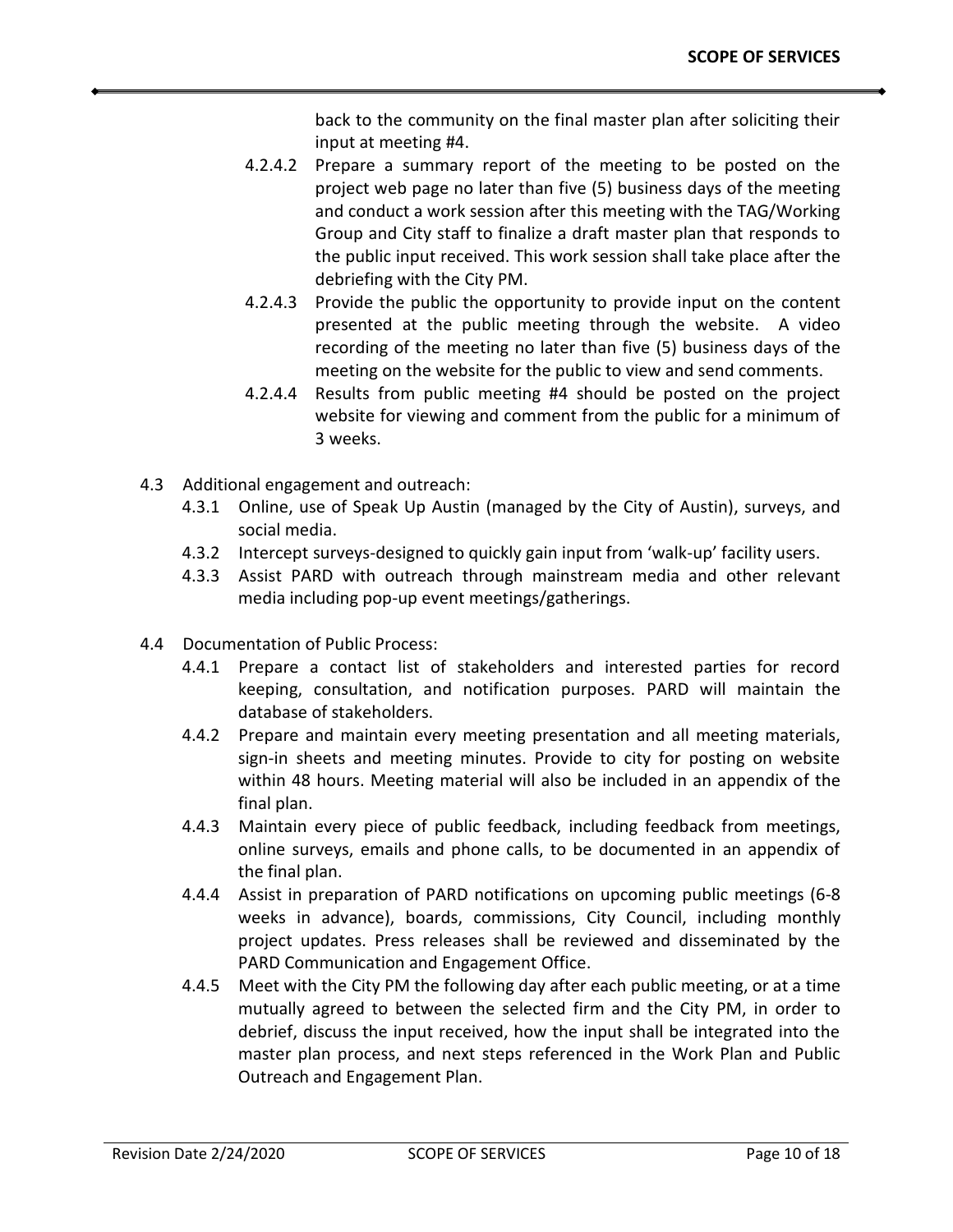## **5. City staff, Public Review/Boards, Commissions, Council Review**

- 5.1 Prepare and conduct a project briefing/presentation of the draft master plan to PARD executive and leadership team. The draft master plan should reflect feedback from the City and public prior to presenting to the PARD executive and leadership team.
- 5.2 Make any necessary changes to the draft master plan, as advised by the City PM and PARD executive and leadership team prior to posting to the project website and any presentation to Boards, Commissions and City Council. This draft shall be noted as the final draft master plan.
- 5.3 Provide graphic materials to illustrate the final draft master plan ideas and concepts, including a plan, sections, perspectives, etc. Graphic materials shall be provided in a City approved electronic format for posting to the project website.
- 5.4 Prepare one presentation of approximately 10-20 slides and conduct up to eight (8) project presentations of the final draft master plan, which may include but not limited to: Design Commission, Urban Transportation Commission, Environmental Commission, Land & Facilities Committee, Parks and Recreation Board, City Manager's Office, and City Council.
- 5.5 Make any necessary changes to the final adopted master plan, as advised by the City Council and reviewed and approved by the City PM, prior to final acceptance by the City.

#### **6. Master Plan Report Preparation**

- 6.1 Provide graphic materials to illustrate the rough draft master plan ideas and concepts, including a plan, sections, perspectives, etc. The graphic materials shall be provided in a City approved electronic format for posting to the project website.
- 6.2 Provide a Needs Assessment Report based on Site Analysis and public feedback. The report should address current and future needs including, but not limited to, programming space, administrative space, accessibility, physical repairs, and preservation of environmentally sensitive features.
- 6.3 Provide a minimum of three (3) preliminary master plan concepts based on the site analysis, needs assessment, City staff and public input. The concepts shall be supported with graphic materials to illustrate ideas to City staff and the public.
- 6.4 Provide a Draft Master Plan Document that includes illustrative plan graphics, sections, perspectives, and an estimate of construction costs for proposed improvements in order to effectively communicate the master plan concepts to City staff and the public.
- 6.5 Provide an implementation strategy (Phasing Plan) for the Master Plan. The strategy shall define key projects and include preliminary budget estimates for each of these projects, an overall budget estimate for the entire master plan, and include preliminary operations and maintenance budgets. Potential funding strategies shall be included, such as public-private partnerships, revenue generating programs, on-site concessions, on-site stores, etc.
- 6.6 Provide a Final Draft Master Plan Document incorporating City and public feedback prior to any presentations to the Boards & Commissions and City Council.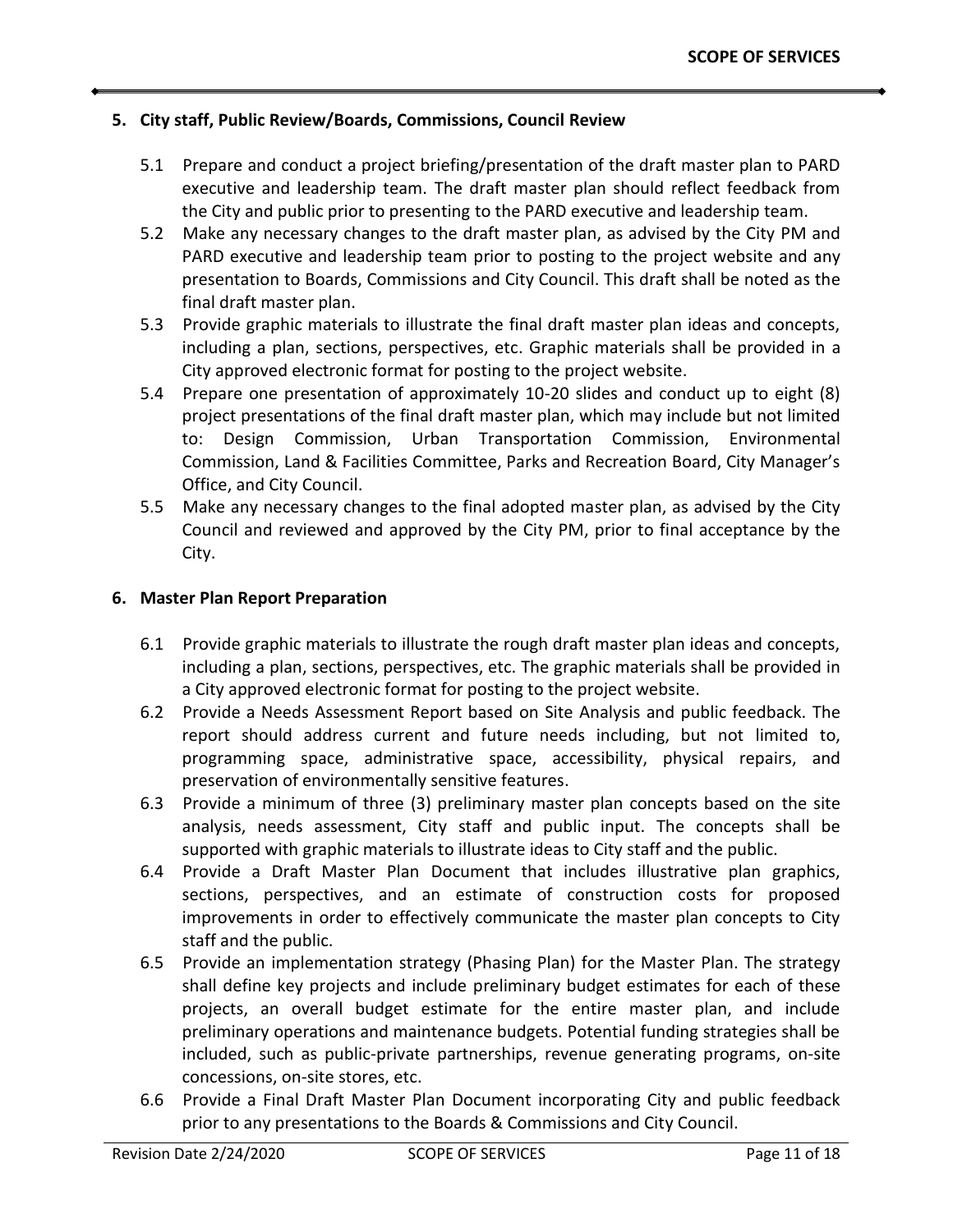- 6.7 Provide a Final Master Plan Document that synthesizes the master planning process into a single report and includes, but not limited to, the following:
	- 6.7.1 Site Analysis and Existing Conditions Report
	- 6.7.2 Guiding Principles
	- 6.7.3 Technical Advisory Group Input
	- 6.7.4 Community Engagement Summary
	- 6.7.5 Needs Assessment
	- 6.7.6 Recommendations/Options
	- 6.7.7 Final Draft Presentation
	- 6.7.8 Boards and Commission Recommendations
	- 6.7.9 Final Master Plan
- 6.8 Provide three (3) hard copies and a City approved electronic copy of the Final Master Plan Report and electronic copies of all related materials to the City PM.

## **7. City Responsibilities**

- 7.1 Provide a topographical survey that indicating boundaries, easements, utilities, impervious cover and vegetation.
- 7.2 Create a Technical Advisory Group/Working Group to assist the selected firm with relevant city departments' goals, policies, plans, and constraints.
- 7.3 Develop and maintain a webpage to post project information.
- 7.4 Disseminate all press releases, notifications, meeting invitations and other communications to the public.
- 7.5 Assign a project manager to coordinate with the selected firm on project organization, schedule of meetings, and other deliverables.

## **PROPOSED PROCUREMENT SCHEDULE:**

Pre-Response Meeting: March 9, 2020 Submittals Due: April 1, 2020 City Council: July 2020 Contract Execution: September 2020

#### **COST ESTIMATE:**

The professional services fee is estimated to be \$600,000.

#### **MAJOR AND OTHER SCOPES OF WORK:**

Below is a list of the major scopes of work that the City has identified for this project. *\*There must be representation for all major scopes of work listed in the prime's statement of qualifications.* The experience of the firms listed to perform the Major Scopes of Work,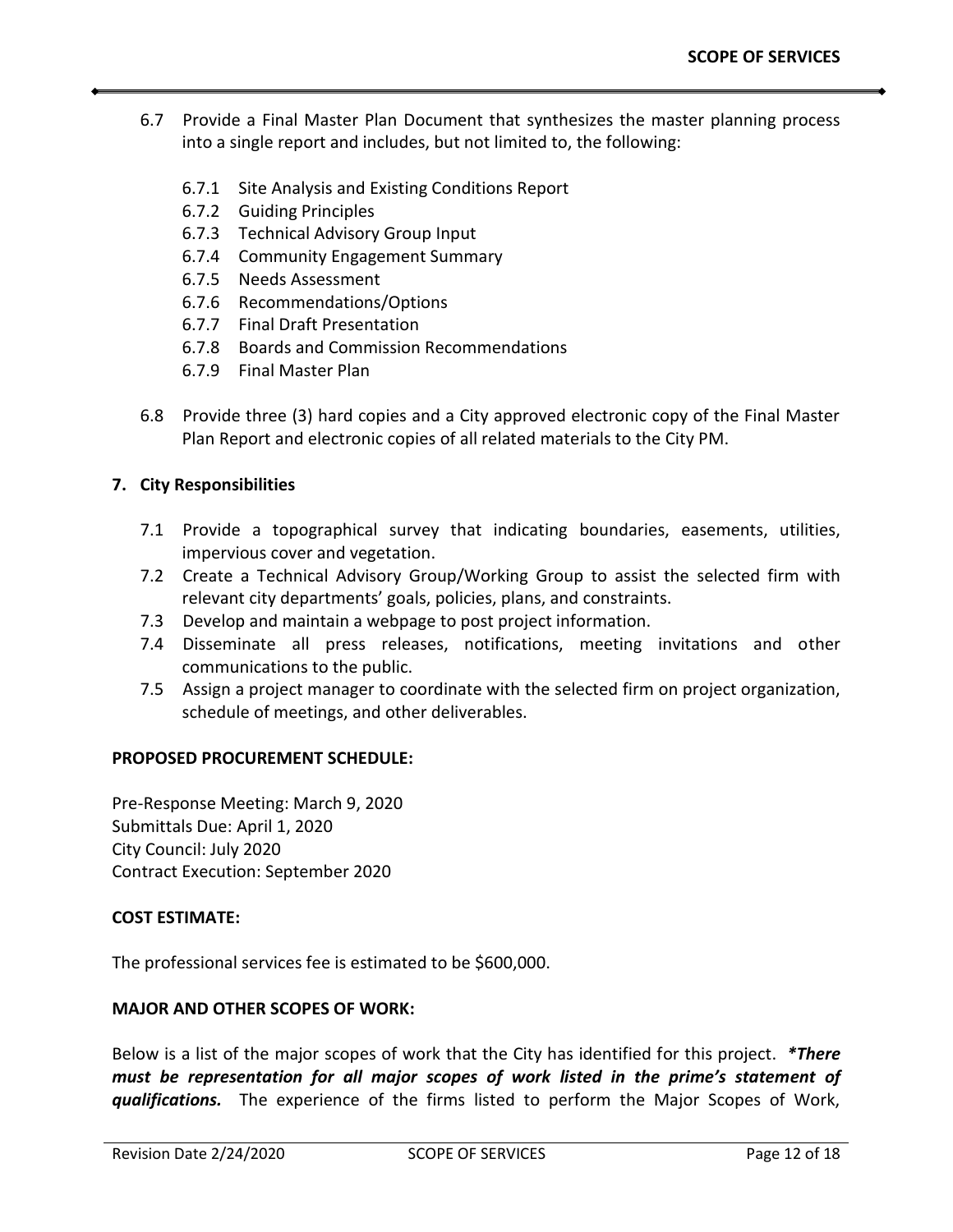whether a subconsultant or prime firm, will be evaluated under Consideration Item 6 - Major Scopes of Work – Comparable Project Experience.

In addition, the City has identified Other Scopes of work that MAY materialize during the course of the project. The City does not guarantee that the scopes listed under Other Scopes of work will materialize on this contract. If the prime consultant intends to enter into a subconsulting agreement on a scope of work not listed below, the prime consultant is required to contact SMBR and request an updated availability list of certified firms in each of the scopes of work for which the prime consultant intends to utilize a subconsultant.

#### **\* Major Scopes of Work**

Landscape Architecture Urban Planning Environmental Consulting (incl. Sustainability) Public Information Services Traffic and Transportation Engineering

#### **Other Scopes of Work**

Historic Preservation Architecture Service Cost Estimating Civil Engineering

#### **Notes:**

- Construction Inspection and Public Information and Communications are **NOT** a subconsultant opportunity. These services will be performed in-house or under a separate contract, if needed, and will be determined when project assignment is made.
- Participation at the prime or subconsultant level may create a conflict of interest and thus necessitate exclusion from future contracting opportunities with the City.
- If the City determines that a conflict of interest exists at the prime or subconsultant level, the City reserves the right to replace/remove the prime or instruct the prime consultant to remove the subconsultant with the conflict of interest and to instruct the prime consultant to seek a post-award change to the prime consultant's compliance plan as described in City Code § 2-9B-23. Such substitutions will be dealt with on a case-by-case basis and will be considered for approval by Small and Minority Business Resources (SMBR) in the usual course of business. The City's decision to remove a prime or subconsultant because of a conflict of interest shall be final.
- A consultant performance evaluation will be performed on all professional services contracts. This evaluation will be conducted at the end of each Design and Construction phase.
- Please review the City of Austin's Public Participation Principles. (http://austintexas.gov/page/public-participation-princples)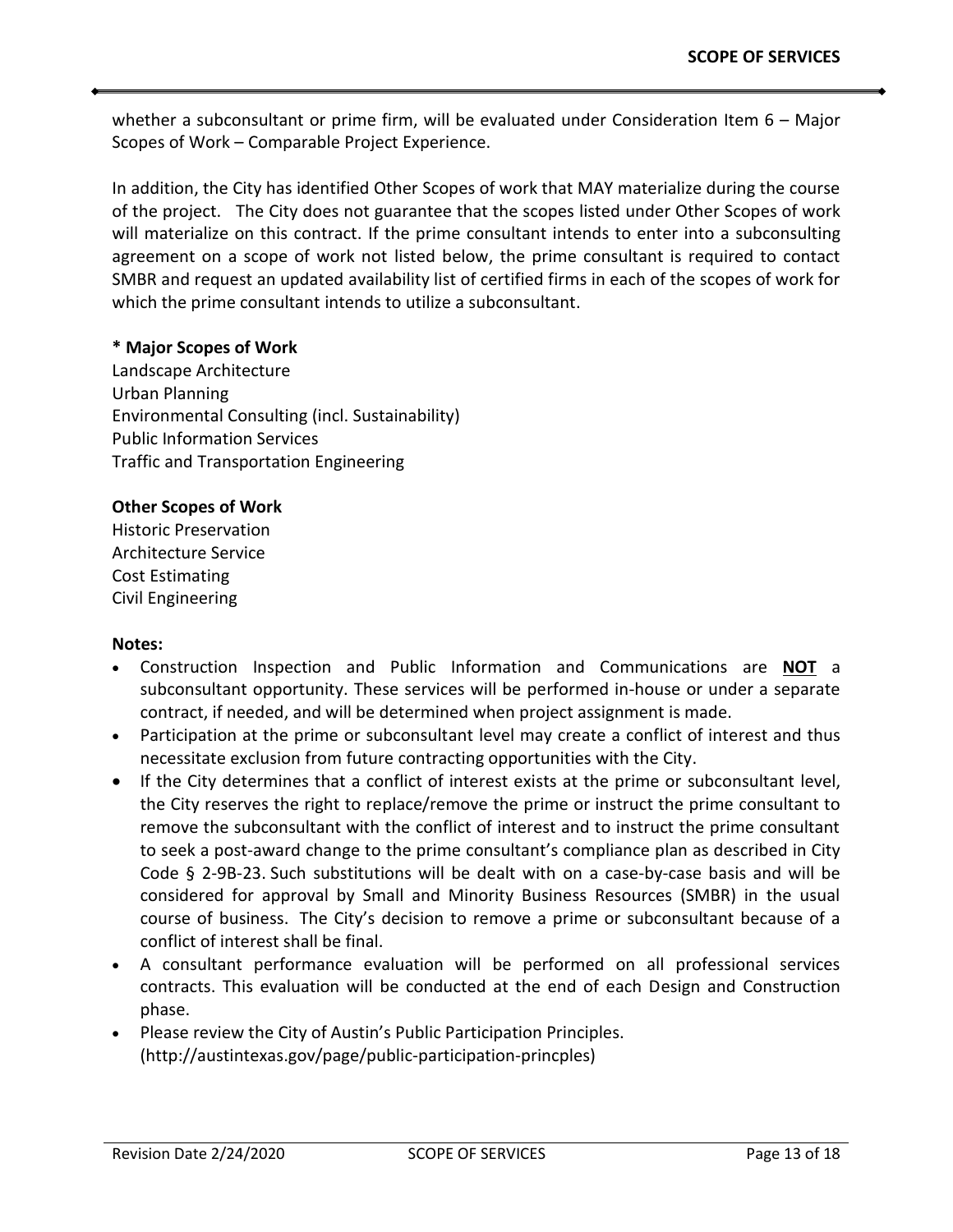#### **CITY OF AUSTIN PUBLIC PARTICIPATION PRINCIPLES:**

#### **Accountability and Transparency**

*The City will enable the public to participate in decision-making processes by providing clear information on the issues, the ways to participate, and how their participation contributes to the decision.*

#### **Fairness & Respect**

*The City will maintain a safe environment that cultivates and supports respectful public engagement and will expect participants to do so in turn.*

#### **Accessibility**

*The City will respect and encourage participation by providing ample public notice of opportunities and resources and accommodations that enable all to participate.*

#### **Predictability & Consistency**

*The City will prepare the public to participate by providing meeting agendas, discussion guidelines, notes, and information on next steps.*

#### **Creativity & Community Collaboration**

(Inclusivity and Diversity) *The City will use innovative, proven, and customized engagement solutions that are appropriate to the needs of the projects and the participants.*

## **Stewards of Resources**

*The City will balance its commitment to provide ample opportunities for public involvement with its commitment to delivering government services efficiently and using City resources wisely.*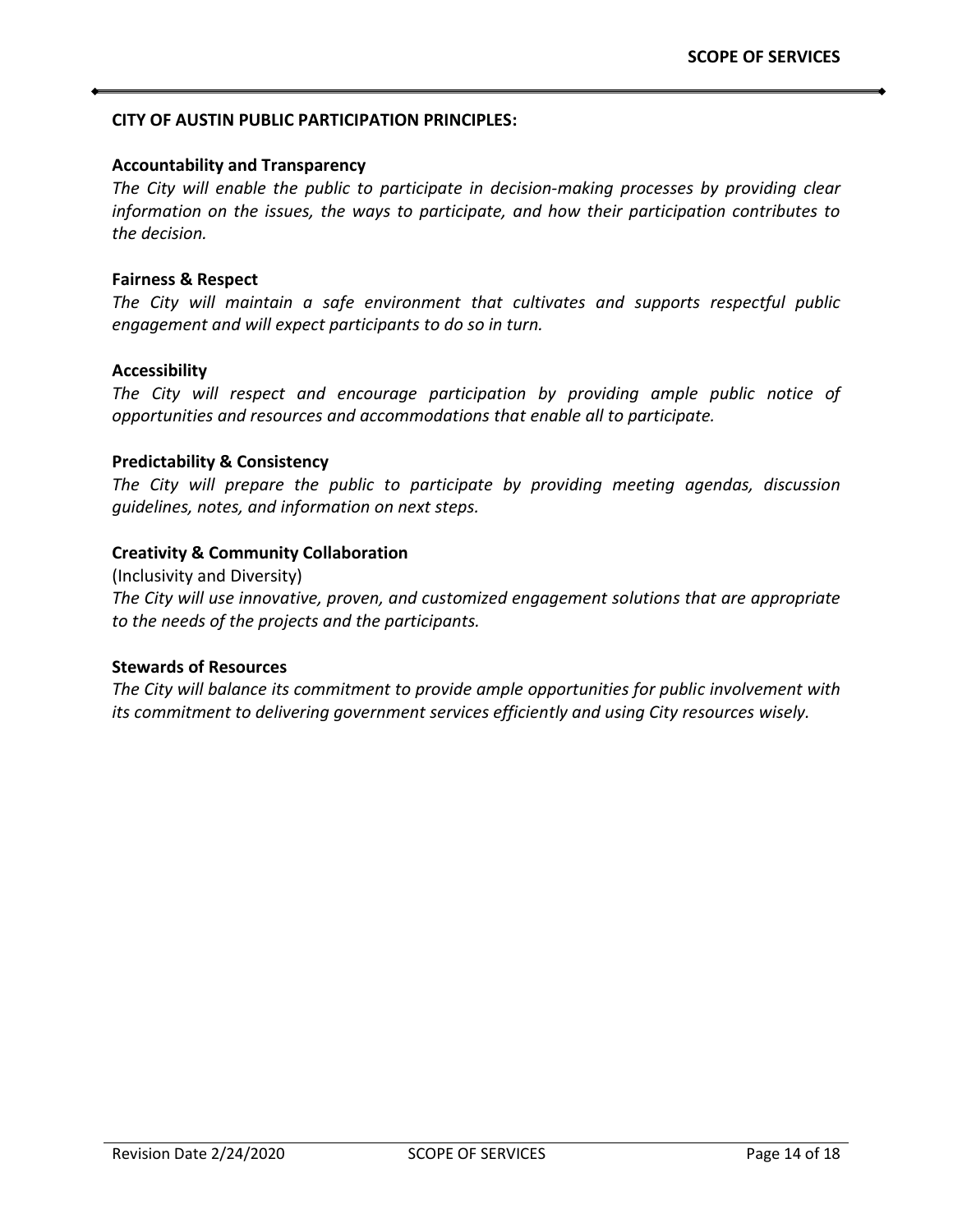## **Contract Deliverables**

| <b>Deliverables</b>       | <b>Description</b>                                      | <b>Timeline</b><br>(due/completion | Performance<br>Measure/       | <b>Contract</b><br>Reference |
|---------------------------|---------------------------------------------------------|------------------------------------|-------------------------------|------------------------------|
|                           |                                                         | date, reference                    | Acceptance<br><b>Criteria</b> |                              |
|                           |                                                         | date, or<br>frequency)             |                               |                              |
|                           | <b>Strategic Kick-Off and Project Initiation</b>        |                                    |                               | 1.0                          |
| Project Work Plan         | Detailed project                                        | To be delivered                    | Review & accept               | 1.1                          |
|                           | description;                                            | within 30 days of                  |                               |                              |
|                           | communications                                          | contract                           |                               |                              |
|                           | protocol; milestone                                     | execution                          |                               |                              |
|                           | schedule                                                |                                    |                               |                              |
| <b>Kickoff Meeting</b>    | <b>Kickoff Meeting</b>                                  | To be delivered                    | Completion                    | 1.2                          |
|                           |                                                         | within 45 days of<br>contract      |                               |                              |
|                           |                                                         | execution                          |                               |                              |
| Technical                 | <b>Conduct TAG</b>                                      | PARD & City staff                  | Completion                    | 1.3                          |
| <b>Advisory Group</b>     | meetings                                                | members will be                    |                               |                              |
| Meetings                  |                                                         | engaged                            |                               |                              |
|                           |                                                         | throughout                         |                               |                              |
|                           |                                                         | process                            |                               |                              |
| Progress Reports          | Provide cumulative                                      | Bi-weekly                          | Review & accept               | 1.4                          |
|                           | progress reports to                                     |                                    |                               |                              |
|                           | the City Project                                        |                                    |                               |                              |
|                           | Manager (PM)<br>detailing work                          |                                    |                               |                              |
|                           | completed                                               |                                    |                               |                              |
|                           | <b>Site and Contextual Analysis and Data Collection</b> |                                    |                               | 2.0                          |
| Site Analysis and         | Conduct site                                            | <b>TBD</b>                         | Review & accept               | 2.2                          |
| Existing                  | reconnaissance and                                      |                                    |                               |                              |
| Conditions                | develop a site                                          |                                    |                               |                              |
| Report                    | analysis map                                            |                                    |                               |                              |
| Presention of the         | Present to PARD PM,                                     | <b>TBD</b>                         | Completion                    | 2.3                          |
| Site Analysis and         | TAG Team and the                                        |                                    |                               |                              |
| Existing                  | Working Group of<br>the Parks and                       |                                    |                               |                              |
| Conditions                | <b>Recreation Board</b>                                 |                                    |                               |                              |
| Report<br>Presentation of | Present to Boards,                                      | After                              | Completion                    | 2.4                          |
| the Site Analysis         | Commissions, City                                       | presentation to                    |                               |                              |
| and Existing              | Manager and City                                        | PARD PM                            |                               |                              |
| Conditions                | Council                                                 |                                    |                               |                              |
| Report to City            |                                                         |                                    |                               |                              |
| Commission,               |                                                         |                                    |                               |                              |
| Boards, City              |                                                         |                                    |                               |                              |
| Manager and City          |                                                         |                                    |                               |                              |
| Council                   |                                                         |                                    |                               |                              |
| Community Wide            | Survey to include                                       | TBD                                | Review and                    | 2.5.1                        |
| Survey                    | Site Analysis and                                       |                                    | accept                        |                              |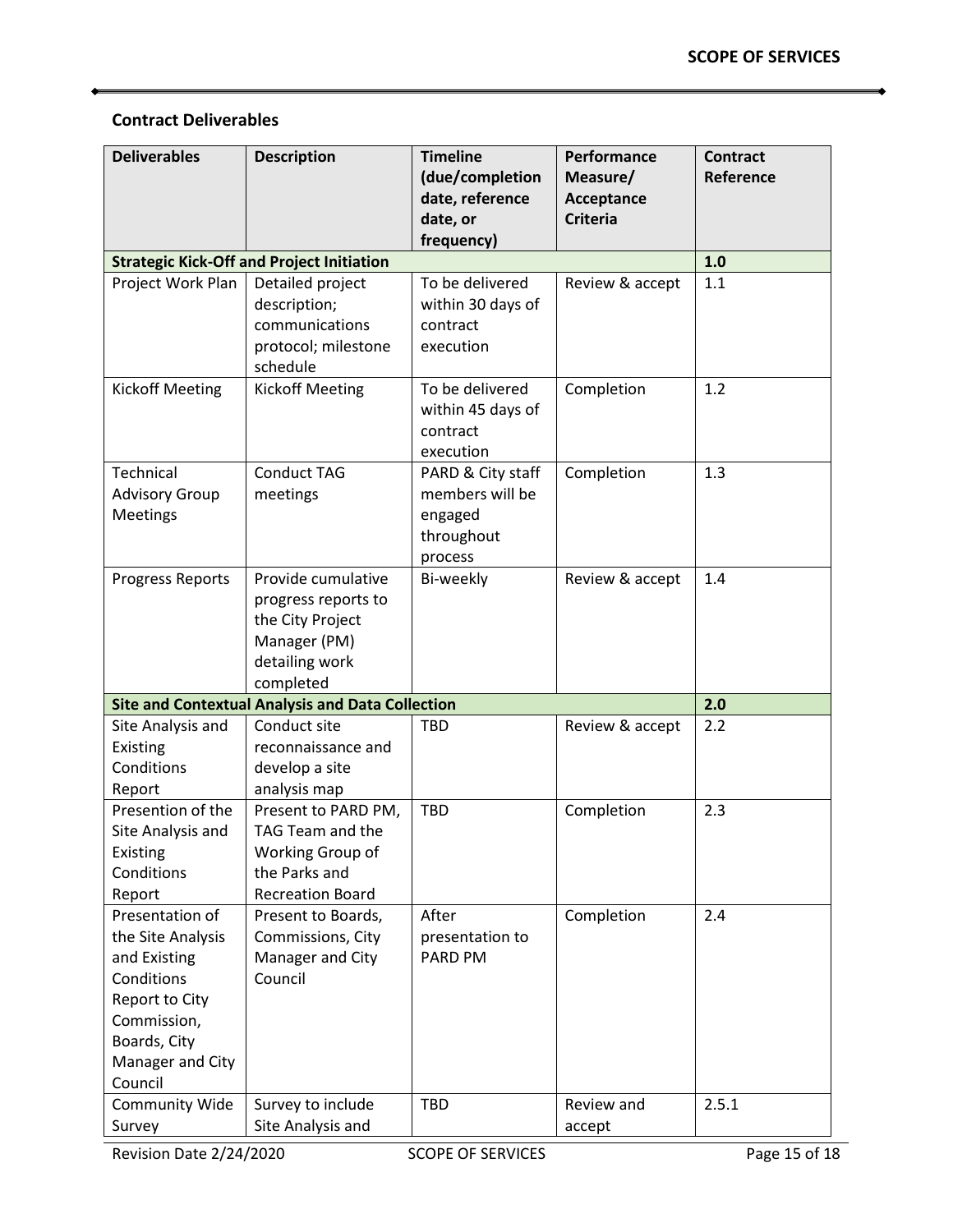ó

|                                                  | <b>Existing Conditions</b><br><b>Report and Guiding</b>                                                                                                                                                                      |                                                              |                      |               |
|--------------------------------------------------|------------------------------------------------------------------------------------------------------------------------------------------------------------------------------------------------------------------------------|--------------------------------------------------------------|----------------------|---------------|
|                                                  | Principles                                                                                                                                                                                                                   |                                                              |                      |               |
| <b>Project Meetings</b>                          |                                                                                                                                                                                                                              |                                                              |                      | 3.0           |
| <b>Project Meetings</b><br>Materials             | Prepare agenda,<br>sign-in sheets,<br>notifications,<br>invitations; press<br>releases, handout<br>materials, and<br>presentation<br>materials                                                                               | On-going                                                     | Review & accept      | 3.1           |
| Stakeholder                                      | Maintain stakeholder                                                                                                                                                                                                         | On-going                                                     |                      | 3.2           |
| Contact List                                     | database                                                                                                                                                                                                                     |                                                              |                      |               |
| Meeting minutes<br>and summaries                 | Maintain written<br>minutes of each<br>meeting and provide<br>a Meeting Summary<br>of each meeting                                                                                                                           | On-going                                                     | Review and<br>accept | 3.7           |
| <b>Stakeholder/Public Participation</b>          |                                                                                                                                                                                                                              |                                                              |                      | 4.0           |
| <b>Public Outreach</b><br>and Engagement<br>Plan | Plan that facilitates<br>effective and diverse<br>outreach strategy,<br>stakeholder/public<br>participation, input<br>collection and<br>analysis,<br>presentation<br>materials in<br>collaboration with<br><b>City Staff</b> | Prior to first TAG<br>Meeting                                | Review and<br>accept | 4.1           |
| Public<br>Engagement and<br>Outreach             | Includes a minimum<br>of 5 public meetings,<br>15 small-scale focus-<br>group meetings, 20<br>pop-ups (2 for each<br><b>City Council District)</b>                                                                           | On-going                                                     | Completion           | 4.2           |
|                                                  | City Staff, Public Review/Boards, Commissions, Council Review                                                                                                                                                                |                                                              |                      | 5.0           |
| Draft Master Plan                                | Prepare and conduct<br>a project<br>briefing/presentation<br>of the draft master<br>plan to PARD<br>executive and<br>leadership team                                                                                         | Prior to<br>development<br><b>Final Draft Master</b><br>Plan | Completion           | 5.1           |
| <b>Final Draft</b>                               | Incorporates City                                                                                                                                                                                                            | After final public                                           | Review and           | 5.3           |
| Master Plan<br>Document                          | staff and public<br>feedback prior to<br>presentation to                                                                                                                                                                     | meetings                                                     | accept               |               |
| Revision Date 2/24/2020                          |                                                                                                                                                                                                                              | <b>SCOPE OF SERVICES</b>                                     |                      | Page 16 of 18 |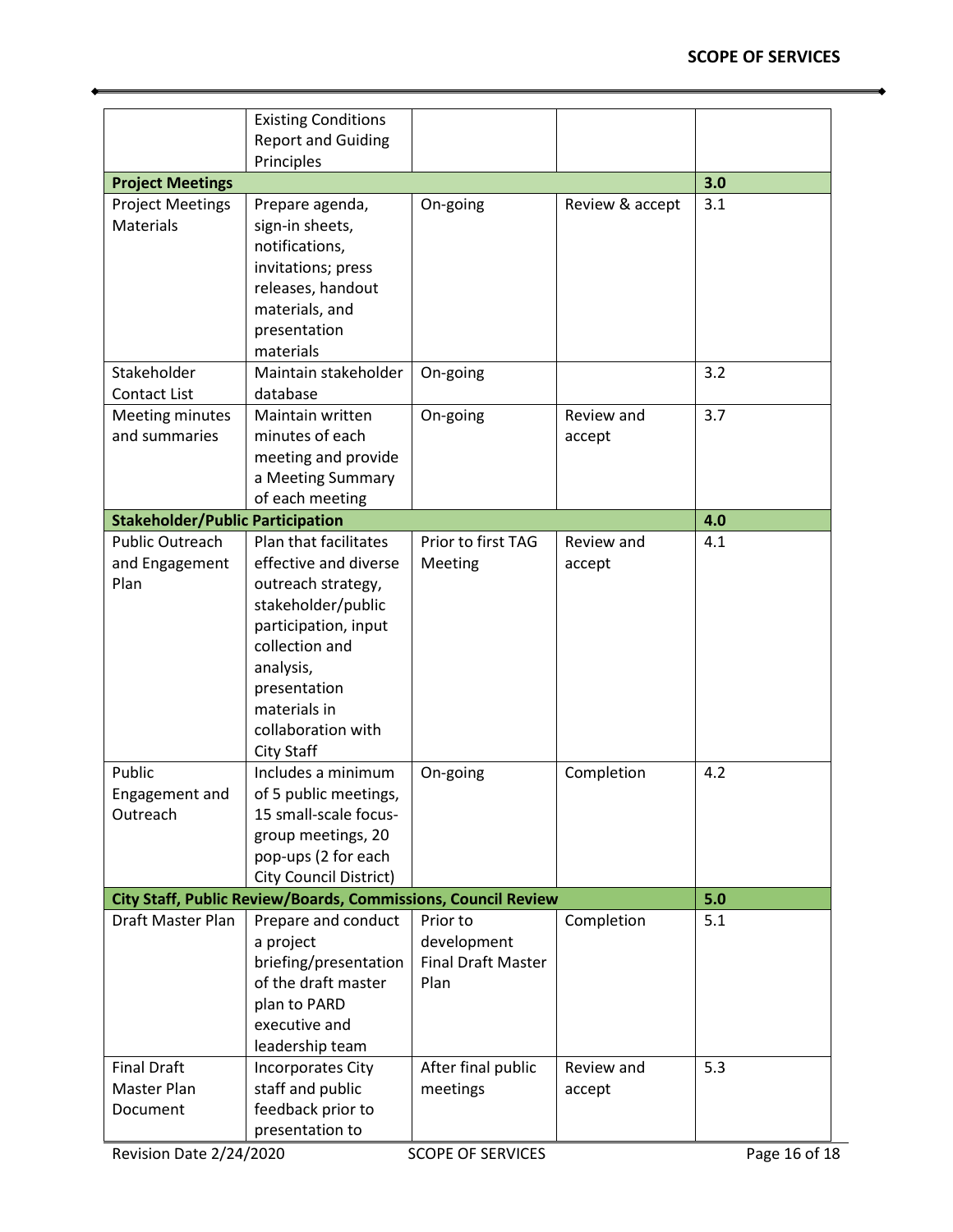|                                       | Boards &<br>Commissions and                                 |                        |            |         |
|---------------------------------------|-------------------------------------------------------------|------------------------|------------|---------|
|                                       | <b>City Council</b>                                         |                        |            |         |
| Presentation of                       | PowerPoint                                                  | <b>Upon Completion</b> | Completion | 5.4     |
| <b>Final Draft</b>                    | presentation to City                                        |                        |            |         |
| Master Plan                           | Commissions,                                                |                        |            |         |
| Document to City                      | Boards, City Manager                                        |                        |            |         |
| Commission,                           | and City Council                                            |                        |            |         |
| Boards, City                          |                                                             |                        |            |         |
| Manager and City                      |                                                             |                        |            |         |
| Council                               |                                                             |                        |            |         |
| <b>Master Plan Report Preparation</b> |                                                             |                        |            | 6.0     |
| Provide a Needs                       | The report should                                           | <b>Upon Completion</b> | Completion | 6.2     |
| Assessment                            | address current and                                         |                        |            |         |
| Report                                | future needs                                                |                        |            |         |
|                                       | including, but not                                          |                        |            |         |
|                                       | limited to,                                                 |                        |            |         |
|                                       | programming space,                                          |                        |            |         |
|                                       | administrative space,                                       |                        |            |         |
|                                       | accessibility, physical                                     |                        |            |         |
|                                       | repairs, and                                                |                        |            |         |
|                                       | preservation of                                             |                        |            |         |
|                                       | environmentally                                             |                        |            |         |
|                                       | sensitive features                                          |                        |            |         |
| Preliminary                           | Provide a minimum                                           | <b>Upon Completion</b> | Completion | 6.3     |
| Master Plan                           | of three (3)                                                |                        |            |         |
| Concepts                              | preliminary master                                          |                        |            |         |
|                                       | plan concepts based                                         |                        |            |         |
|                                       | on the site analysis,                                       |                        |            |         |
|                                       | needs assessment,                                           |                        |            |         |
|                                       | City staff and public                                       |                        |            |         |
|                                       | input                                                       |                        |            |         |
| Final Master Plan                     | Includes graphic                                            | <b>Upon Completion</b> | Completion | 6.4/6.5 |
| Document                              | materials to illustrate                                     |                        |            |         |
|                                       | ideas; phased                                               |                        |            |         |
|                                       | implementation                                              |                        |            |         |
|                                       | strategy defining key                                       |                        |            |         |
|                                       | projects; Preliminary                                       |                        |            |         |
|                                       | budget estimates for                                        |                        |            |         |
|                                       | phases; overall                                             |                        |            |         |
|                                       | budget estimate for                                         |                        |            |         |
|                                       | entire master plan;                                         |                        |            |         |
|                                       | and potential                                               |                        |            |         |
|                                       | funding strategies;                                         |                        |            |         |
|                                       | three (3) hard copies                                       |                        |            |         |
|                                       |                                                             |                        |            |         |
|                                       |                                                             |                        |            |         |
|                                       |                                                             |                        |            |         |
|                                       |                                                             |                        |            |         |
|                                       | and electronic copy<br>of Final Master Plan<br>Document and |                        |            |         |
|                                       | electronic copies of                                        |                        |            |         |